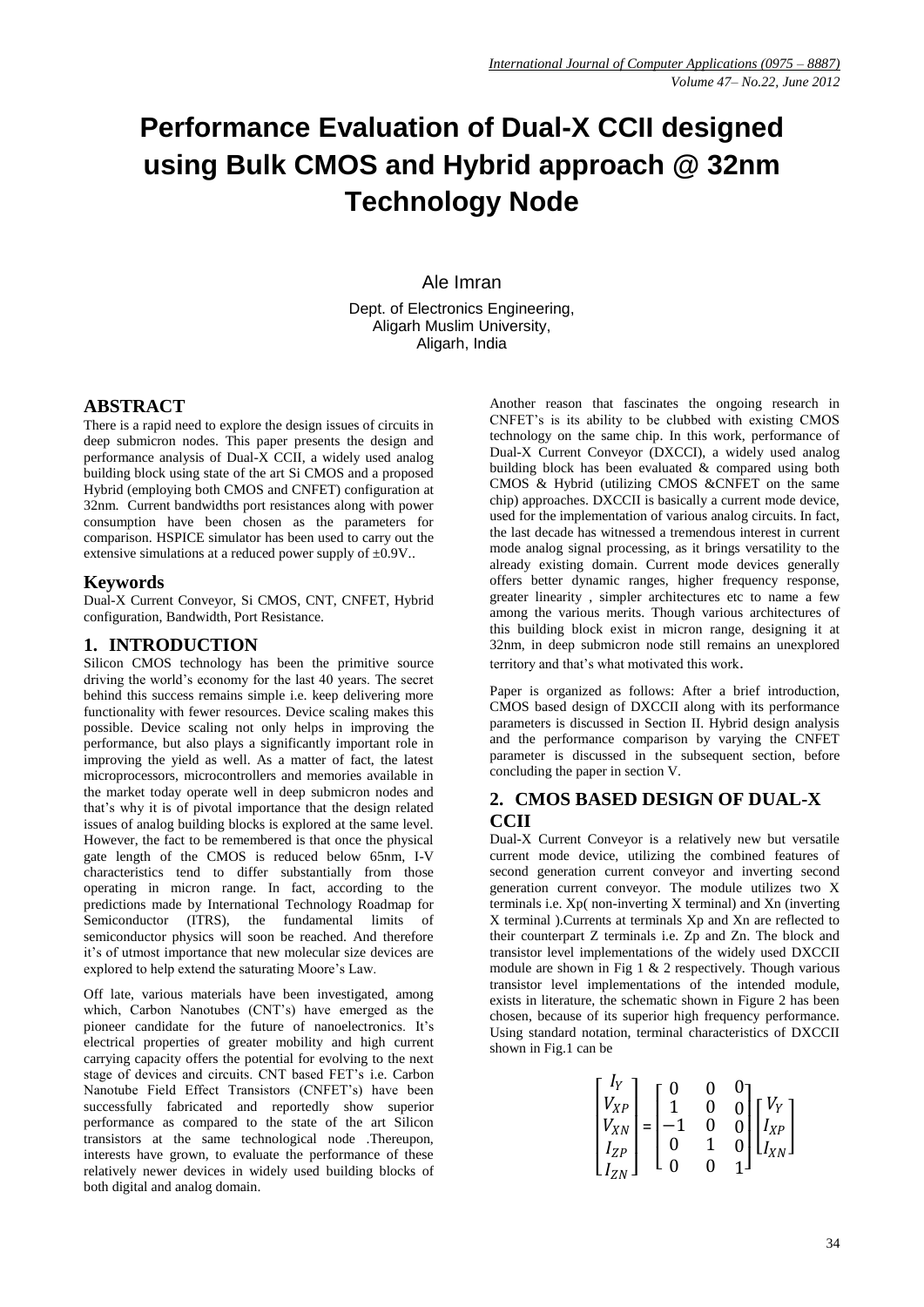For carrying out the design and evaluating the performance of CMOS Dual-X CCII at 32nm, the tool of Nano-CMOS has been used for customizing the PTM parameters and the dual power supply i.e.  $V_{DD}$  and  $V_{SS}$  has been set to  $\pm 0.9V$ . Port Resistances, Bandwidth and the Power dissipated have been chosen as the parameters for carrying the comparisons between the designed building blocks using different approaches. Aspect Ratios of the transistors used in the design of CMOS Dual-X CCII along with its evaluated parameters are described in Tables 1 & 2 respectively.



**Figure 1 : Block representation of Dual-X CCII**



**Figure 2 : Transistor level implementation of Dual-X CCII**

| <b>MOS TRANSISTOR</b>                                                       | LENGTH(<br>nm) | WIDTH(<br>nm) |
|-----------------------------------------------------------------------------|----------------|---------------|
| $M_3, M_6, M_7, M_8 M_9 M_{10}$                                             | 32nm           | 1152nm        |
| $M_{11}$ , $M_{12}$ , $M_{13}$ , $M_{14}$                                   | 32nm           | 3456nm        |
| $M_1, M_2, M_4, M_5, M_{15}, M_{16}, M_{17}, M_{18}$<br>$M_{19}$ , $M_{20}$ | 32nm           | 384nm         |

 **Table 1 : Width's and Length's of the Transistor's used**

 **Table 2: Results of the Designed CMOS Dual-X CCII**

| <b>PARAMETER</b>                    | <b>DESIGNED Dual-X</b> |
|-------------------------------------|------------------------|
|                                     | CCII                   |
| Channel Length                      | 32nm                   |
| Power Supply                        | 0.9V                   |
| Current Gain $\alpha$               | 0.99                   |
| Voltage Gain β                      | 1.01                   |
| 3-dB Current BW                     | 8.45GHz                |
| Parasitic element at $X_p$ terminal | 5.62 $K\Omega$         |
| Parasitic element at $X_n$ terminal | 5.74 $K\Omega$         |
| Parasitic element at Y terminal     | $655$ KQ               |
| Parasitic element at $Z_p$ terminal | 828 KΩ                 |
| Parasitic element at $Z_n$ terminal | $845K\Omega$           |

# **3. HYBRID DESIGN USING CNFET AND CMOS**

Carbon Nanotube Field Effect Transistor's (CNFET's) are generally considered to be the device with the potential to take over from Silicon CMOS, beyond the ITRS roadmap. Various factors like exceptional electrical and structural characteristics such as ballistic transport of electrons and holes, higher drive currents, larger transconductances, lower intrinsic capacitances , high temperature resilience, near ideal subthreshold slope, strong covalent bonding contribute to its image as the most promising carbon nanostructure material for realizing nanoscale transistors. Furthermore it's operating principle and device structure are quite analogous to the Si CMOS, with the difference that 1-D Carbon Nanotubes (CNT) are employed in the channel region of CNFET. Unlike CMOS, CNFET"s are generally designed in terms of Number of CNT"s in the channel (N),centre-center distance between two consecutive tubes known as Inter-CNT Pitch (S) and the Diameter of  $CNT (D_{CNT})$ . The inter-relationship among the various parameters of the CNFET i.e. diameter of the  $CNT(D_{CNT})$ , it's threshold voltage(V<sub>TH</sub>), number of CNTs in the channel (N), Pitch(S) and the energy gap ( $\Sigma_{g}$ ) is given with the help of the following equations:

$$
Ch = a(n_1^2 + n_2^2 + n_1 n_2)^{1/2}
$$
 (1)

$$
D_{\text{CNT}} = \text{Ch} / \pi \tag{2}
$$

$$
\Sigma_{\rm g} = 0.84 \, \text{eV} / D_{\rm CNT} \tag{3}
$$

Variation of the drive current i.e.  $I_{ds}$  with the increasing number of CNTs is illustrated in Fig. 3. Since CNFET's enjoy similar infrastructure and could be clubbed with CMOS, utilizing Hybrid configurations (combining CMOS and CNFET on the same chip) for designing and analyzing of different circuits and modules seems to be a good prospect. Hybrid configurations are obtained using NCNFET as a current sink and a conventional PMOS transistor as sourcing device or vice versa i.e. NMOS as the sinking device while PCNFET as the sourcing device. In order to carry out a valid comparison, threshold voltages  $(V_t)$  of both CMOS and CNFET based transistors have been kept identical. . The fixed parameters and specifications of the transistors used in the Hybrid CMOS and CNFET design of Dual-X CCII module are specified in Table 3, 4 and 5 respectively



**Figure.3: I**<sub>DS</sub> **VS** Supply Voltage for varying no. of CNT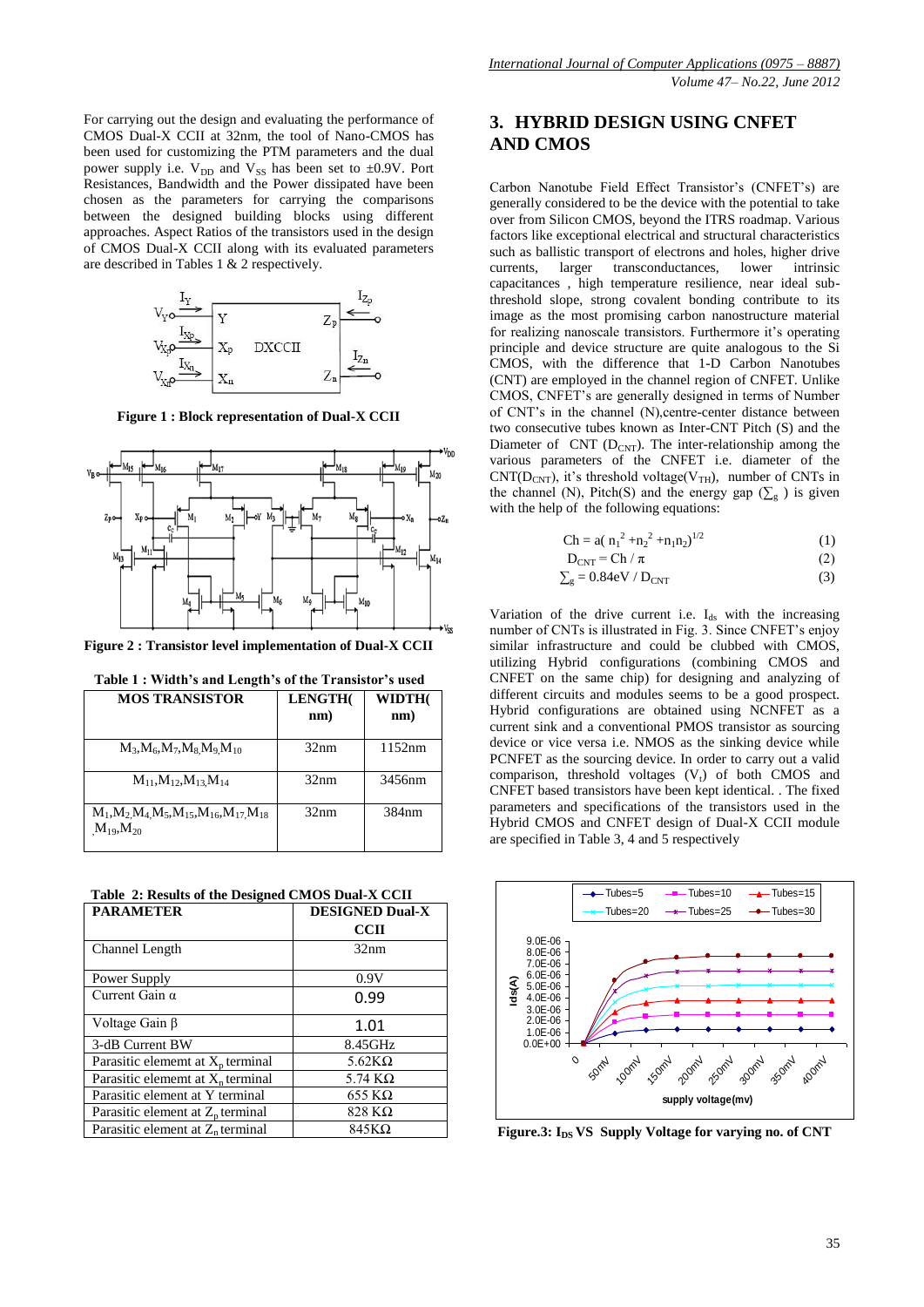|  |  |  | Table. 3: Design parameters of CNFET |  |  |
|--|--|--|--------------------------------------|--|--|
|--|--|--|--------------------------------------|--|--|

| FIXED PARAMETERS                           |                  |
|--------------------------------------------|------------------|
| Oxide Thickness $(T_{OX})$                 | 4 nm             |
| Power Supply                               | $\pm 0.9V$       |
| Gate Dielectric                            | HfO <sub>2</sub> |
| Dielectric Constant                        | 16               |
| Csub(The coupling capacitance between the  | $20.0e-12$       |
| channel region and the substrate)          |                  |
| Efi(The Fermi level of the doped S/D tube) | 0.6eV            |
| Inter-CNT Pitch                            | 18nm             |
| Mean free path: Intrinsic CNT              | 200nm            |
| Lss (The length of doped CNT source-side   | 32nm             |
| extension region)                          |                  |
| Ldd(The length of doped CNT drain-side     | 32nm             |
| extension region)                          |                  |
| Work Function (CNT)                        | 4.5eV            |

**Table 4: Design of DXCCII using PMOS –NCNFET Configuration**

| <b>PMOS –NCNFET CONFIGURATION</b> |                         |                 |                           |            |           |  |
|-----------------------------------|-------------------------|-----------------|---------------------------|------------|-----------|--|
|                                   | <b>PMOS</b> Transistors |                 | <b>NCNFET Transistors</b> |            |           |  |
| Transistor                        | AspectR                 | Transistor      | No.                       | Inter      | Dia       |  |
| Number                            | atio                    | Number          | of                        | <b>CNT</b> | оf        |  |
|                                   | (W/L)                   |                 | CN                        | Pitch      | <b>CN</b> |  |
|                                   |                         |                 | T                         | (nm)       | т         |  |
|                                   |                         |                 |                           |            | (nm)      |  |
| M3,M7,                            | 1472/32                 | M4.M5.          |                           |            |           |  |
| M8                                |                         | M6.M9.          |                           |            |           |  |
|                                   |                         | M10,M11         | 8                         | 18         | 1.5       |  |
| M15,M16                           | 448/32                  | M12, M13        |                           |            |           |  |
| M17,M18                           |                         | M <sub>14</sub> |                           |            |           |  |
| M19,M20                           |                         |                 |                           |            |           |  |
| M1,M2                             |                         |                 |                           |            |           |  |

**Table 5: Design of DXCCII using NMOS –PCNFET Configuration**

| NMOS - PCNFET CONFIGURATION |         |                           |            |            |            |
|-----------------------------|---------|---------------------------|------------|------------|------------|
| <b>NMOS</b> Transistors     |         | <b>PCNFET Transistors</b> |            |            |            |
| Transistor                  | Aspect  | Transistor                | No.        | Inter      | Dia        |
|                             | Ratio   |                           | of         | <b>CNT</b> | of         |
|                             | (W/L)   |                           | <b>CNT</b> | Pitch      | <b>CNT</b> |
|                             |         |                           |            | (nm)       | (nm)       |
| M11, M12,                   | 1792/32 | M1, M2,                   |            |            |            |
| M13.M14                     |         | M3,M7,                    |            |            |            |
|                             |         | M8. M15                   | 8          | 18         | 1.5        |
| M4.M5                       | 448/32  | M <sub>16</sub>           |            |            |            |
| M6,M9                       | 1472/32 | M17,                      |            |            |            |
| M10                         |         | M18                       |            |            |            |
|                             |         | M19.                      |            |            |            |
|                             |         | M20                       |            |            |            |

# **4. PERFORMANCE ANALYSIS OF HYBRID DESIGN**

Dual-X Current Conveyor is a well known analog building block commonly used in the realization of filters, oscillators, integrators etc. Current Bandwidth, Input Port Resistance (Port X and Port Y), Output Port Resistance (Port Z) along

with average power consumed are chosen as the four performance parameters for comparing the CMOS & Hybrid design configurations. For proper signal transfer ratio"s to be maintained, it's of prime importance that correct values of port resistances are obtained. Port X, being an input current port must ideally exhibit zero input impedance, whereas the resistance of Port Y should reflect towards the higher side. Moreover for proper cascading of the device it is crucial, that port Z must exhibit high output impedance. HSPICE (Highperformance simulation program with integrated circuit emphasis) simulator has been used to demonstrate the results at 32nm technology node and CNFET"s have been modeled using Jie Deng"s PTM model.

#### *4.1 Hybrid NMOS-PCNFET Design*

The configuration is obtained by substituting PMOS with PCNFET and leaving the NMOS transistors unaltered. MOSFET-like CNFET has been chosen over SB-controlled FET as the reference for carrying out the analysis. After extensive simulation, Number of CNT"s have been kept at 8 In fact effect of the diameter variations on the performance parameters have been explored as shown in Figures 4- 8.Simulated results indicate that bandwidth's of higher order are obtained utilizing the hybrid configuration as compared to Si CMOS. NMOS-PCNFET scores over its PMOS-NCNFET



**Figure 4: Variation of Bandwidth with Diameter of CNT(nm)**



**Figure 5: Variation of Output Port Resistance with Diameter of CNT (nm)**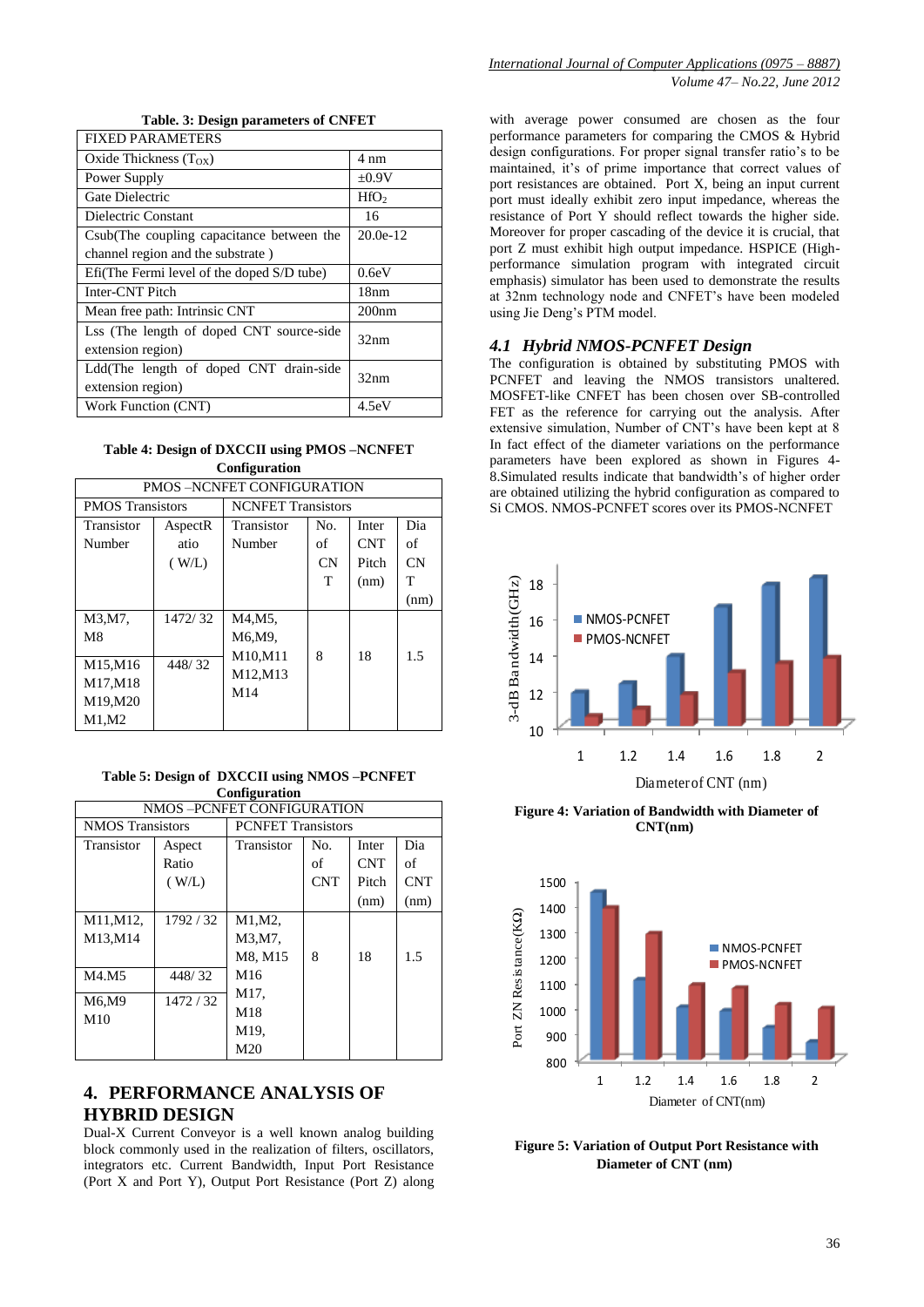

**Figure 6: Variation of Average power with Diameter of CNT(nm)**



**Figure 7: Variation of Resistance at Port**  $X_N$  **with Diameter of CNT (nm)**

configuration in terms of lower input resistance and larger bandwidth"s. Improvement is observed in the 3-dB bandwidth of the circuit because of the fact that NMOS transistors offers high current drive and low internal capacitances, compared to its counterpart. The key parameter variations for hybrid configurations with respect to Inter-CNT Pitch (S) are shown in Figures 9-13. On increasing Inter-CNT Pitch, the 3-dB Current Bandwidth improves slightly because of the fact that as the CNT"s are brought farther the net capacitance between the gate and each CNT channel is reduced .Also with the increase in the pitch the capacitance between the internanotubes decreases.

#### *4.2 Hybrid PMOS-NCNFET Design*

This configuration is obtained by using PMOS transistors as the sourcing and NCNFET transistors as the sinking device. On varying the diameter of CNT it was noticed that though the bandwidth supported by hybridized NMOS-PCNFET is much higher as compared to PMOS-NCNFET, however the average power dissipated by PMOS-NCNFET configuration is much less. Based on the simulation results for variation of CNT diameter, it's deduced that PMOS-NCNFET provides better prospect for lower power, whereas NMOS-PCNFET should be preferred for circuits operable in Ultra wide band frequency range. On performing the small signal analysis, the output resistance of Port Z is given as :

$$
R_{Zn} = (r_{ds14} / r_{ds20})
$$
 (4)

As the Inter-CNT Pitch is being increased, it is observed that the output port resistance decreases slightly, because of the



**Figure 8: Variation of Resistance at Port Y with Diameter of CNT (nm)**



 **Figure 9: Variation of Bandwidth with Inter-CNT Pitch**



#### **Figure 10: Variation of Resistance at Port**  $X_N$  **with Inter-CNT Pitch**

fact that the drain-source coupling deteriorates, resulting in the reduction of resistance at port Z as depicted in Fig 11.Comparing the results of the Hybrid configuration (Figures4-13) with the standard Si CMOS, it's observed that a significant improvement is obtained in the 3-dB Bandwidth of the circuit. Furthermore, the power consumed by the Hybrid configuration is also less, when compared to the CMOS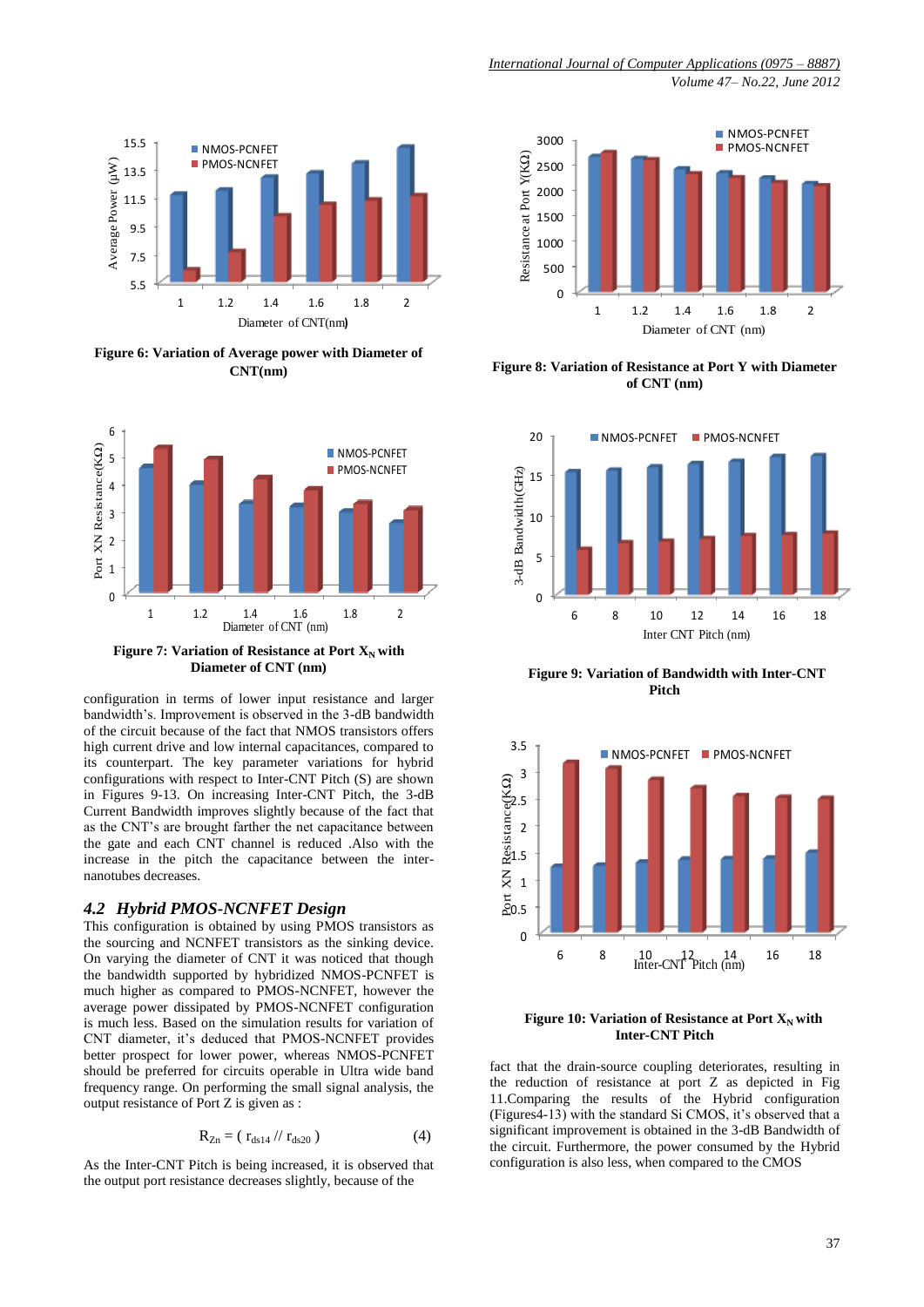

**Figure 11: Variation of Output Port Resistance with Inter-CNT Pitch**



 **Figure 12 : Variation of Average Power with Inter-CNT Pitch**



 **Figure 13: Variation of Resistance at Port Y with Inter-CNT Pitch**

| the Si CMOS and Hybrid configurations. |  |  |  | Table 6. summarizes the results of comparison between |  |
|----------------------------------------|--|--|--|-------------------------------------------------------|--|
|                                        |  |  |  |                                                       |  |

| Parameter   | Technology     |               |                        |  |  |
|-------------|----------------|---------------|------------------------|--|--|
|             | Si-CMOS        |               | Hybrid                 |  |  |
|             |                | $NMOS-$       | PMOS-                  |  |  |
|             |                | <b>PCNFET</b> | <b>NCNFET</b>          |  |  |
| Current     | 8.45GHz        | $13.8$ GHz    | $10.8$ GHz             |  |  |
| Bandwidth   |                |               |                        |  |  |
| XN<br>Port  | 5.74 $K\Omega$ | $3.35$ KQ     | $4.3 \text{ K}\Omega$  |  |  |
| Resistance  |                |               |                        |  |  |
| Y<br>Port   | $655$ KQ       | $2460$ KQ     | $2390 \text{ K}\Omega$ |  |  |
| Resistance  |                |               |                        |  |  |
| ZN.<br>Port | $845K\Omega$   | $1045$ KQ     | 1265 K $\Omega$        |  |  |
| Resistance  |                |               |                        |  |  |
| Average     | $23.43 \mu W$  | $13.05\mu W$  | $9.8\mu W$             |  |  |
| Power       |                |               |                        |  |  |

#### **5. CONCLUSION**

In this paper, an attempt has been made to compare the performance of a well known analog building block using CMOS and hybrid configurations. It was observed that Hybrid design outperforms the results obtained using Si CMOS, especially when considering the higher bandwidth's obtained using the former. Results showed that CNFET nano electronics can be a potential solution beyond Moore"s law, however for successful integration in new micro devices ,development of robust and compatible technologies that provide controlled synthesis, positioning ,manipulation and modification of CNTs properties is still a great challenge.

#### **6. REFERENCES**

- [1] Zeki.A and Toker.A " DXCCII based tunable gyrator", International Journal of Electronics and Communications,59-62.
- [2] Fabre.A "Composite second generation current conveyor with reduced parasitic resistance ",Electronic Letters,30,377-378
- [3] Sadri Oscan and Hakan Kutman, "A nocel multi input single output filterwith reduced number of passive elements using single current conveyors"IEEE midwest symposium on Circuits and systems,August 2000Tavel, P. 2007 Modeling and Simulation Design.
- [4] N.B.Feki and D.S.Masmoudi "High performance dual output second and third generation CC and Curent mode filter applications" International conference on systems,signals and devices,2003
- [5] Deng, N. Patil, K. Ryu, A. Badmaev, C. Zhou, S. Mitra " Carbon Nanotube Transistor Circuits: Circui level Performance Benchmarking and Design options for living with imperfections," *International Solid State Circuits Conference*,pp. 70-71, San Francisco, CA, February,
- [6] A.Javey,J.Guo,D.B.Farmer & H.Dai " Carbon Nanotube field Effect transistors with Integrated Ohmic Contacts " *NanoLetters*,vol4,pp447-450,2004
- [7] A.Javey,J.Guo,D.B.Farmer & H.Dai"High performance n-type Carbon nanotube field effect transistors with chemically doped contacts", *Nano Letters*,vol5,pp345- 348,2005